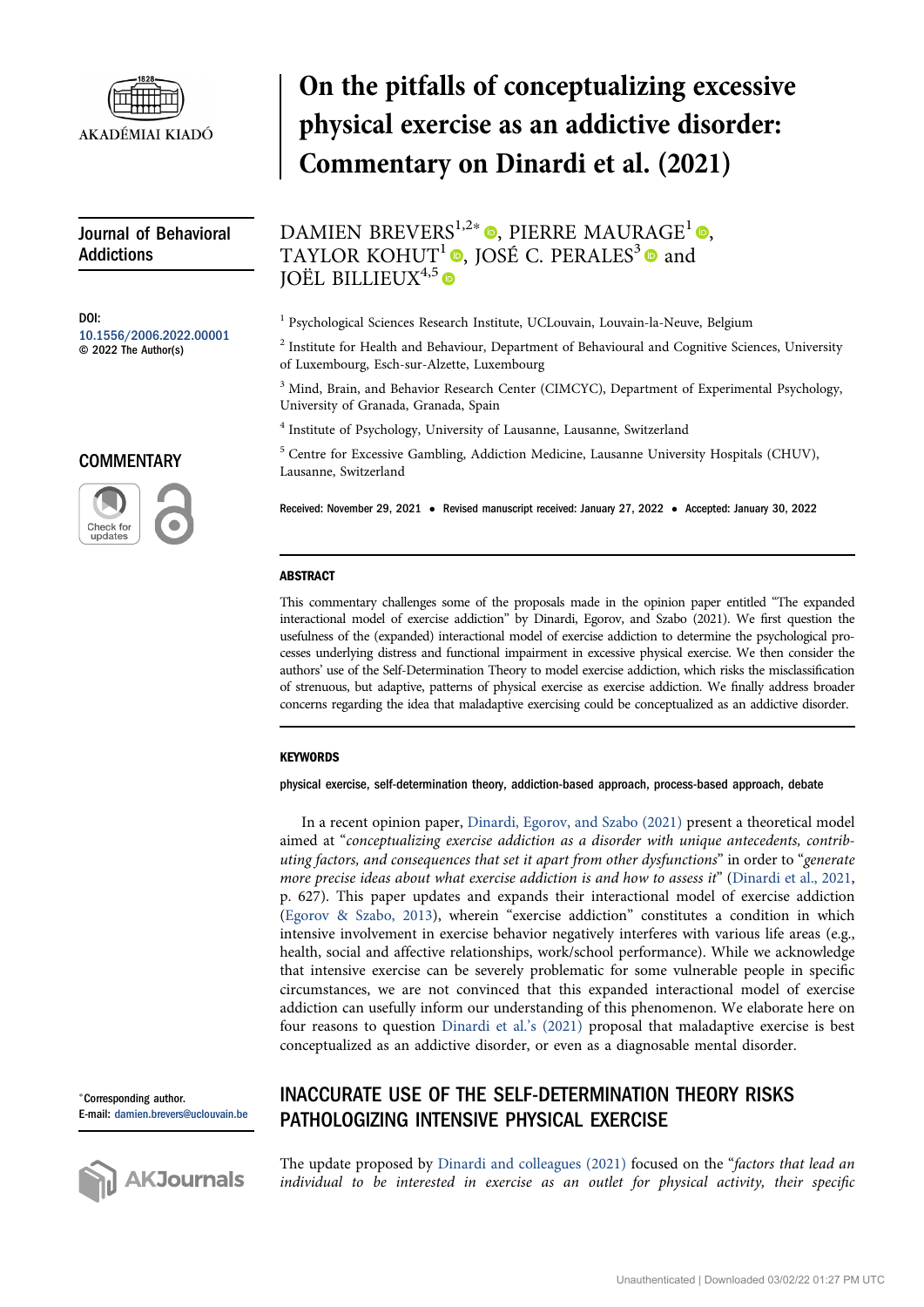motivations, and orientations that describe their approaches in using exercise and sports to experience mastery, enhance specific elements of their life, and as means of stress-coping." ([Dinardi et al., 2021,](#page-4-0) p. 627). In order to reach this goal, the authors mainly capitalized on the influential Self-Determination Theory (SDT; [Deci & Ryan, 1985](#page-4-2), [2000](#page-4-3); [Ryan & Deci,](#page-4-4) [2017](#page-4-4)). Existing evidence suggests that, despite its positive links with introjected (guilt-based) regulation, addiction to physical exercise is positively associated with self-determined motivations toward physical exercise (identified, integrated, and intrinsic regulation), as well as with the fulfilment of a basic psychological need for competence. This pattern is robust across samples recruited in fitness centers (i.e., "regular exercisers") and in high-performance training centers (i.e., "athletes"; [Edmunds, Ntoumanis, & Duda,](#page-4-5) [2006b](#page-4-5); [González-Cutre and Sicilia, 2012;](#page-4-6) [Hamer, Karageor](#page-4-7)[ghis, & Vlachopoulos, 2002](#page-4-7); [Kovácsik, Tóth-Király, Egorov,](#page-4-8) [& Szabo, 2021](#page-4-8); [Sicilia, Alcaraz-Ibáñez, Lirola, Burgueño, &](#page-4-9) [Maher, 2018](#page-4-9); [Symons Downs, Savage, & DiNallo, 2013;](#page-5-0) but see [Costa, Hausenblas, Oliva, Cuzzocrea, & Larcan, 2016](#page-4-10); [Tornero-Quiñones, Sáez-Padilla, Castillo Viera, García Fer](#page-5-1)[rete, & Sierra Robles, 2019\)](#page-5-1). In other words, the higher the level of exercise addiction, the higher the level of selfdetermination toward physical exercise (see also [Szabo,](#page-5-2) [2018](#page-5-2)). These findings contrast with studies showing robust associations between overtraining or sports burnout and reduced self-determination (i.e., lower levels of intrinsic regulation, integrated regulation, and identified regulation and higher levels of amotivation, external regulation, and introjected regulation), as well as lower satisfaction of basic psychological needs (for a narrative review, see [Groenewal,](#page-4-11) [Putrino, & Norman, 2021;](#page-4-11) for a systematic review and metaanalyses, see [Li, Wang, Pyun, & Kee, 2013](#page-4-12); for recent studies, see [De Francisco, Sánchez-Romero, Vílchez Conesa, & Arce,](#page-4-13) [2020](#page-4-13); [Fagundes, Noce, Albuquerque, de Andrade, & Teoldo](#page-4-14) [da Costa, 2021](#page-4-14)).

In our opinion, the existing evidence challenges the proposal made by [Dinardi et al. \(2021\),](#page-4-0) namely conceptualizing key SDT dimensions as promoting physical exercise addiction. More specifically, the way that [Dinardi et al.](#page-4-0) [\(2021\)](#page-4-0) used SDT to model exercise addiction suffers from a high risk of misclassifying strenuous, but adaptive, patterns of physical exercise as addictive. This risk is exemplified by two studies carried out by [Edmunds, Ntoumanis, and Duda](#page-4-15) [\(2006a](#page-4-15), [2006b\)](#page-4-5) among comparable samples of regular exercisers. In the first study, these authors examined selfdetermination levels in relation to addictive exercise involvement and found a more pronounced psychological need for exercise-related competence and higher degrees of external, introjected, identified, integrated, and intrinsic regulations in individuals assessed as being prone to exercise addiction [\(Edmunds et al., 2006a](#page-4-15)). In the second study, they framed strenuous physical activity as health promoting and unveiled similar patterns of positive associations between introjected, identified, and intrinsic degrees of self-determination, on the one hand, and indexes of strenuous physical exercise on the other ([Edmunds et al., 2006b\)](#page-4-5). Strikingly, the two sets of results are interpreted in opposite

ways: When framing strenuous physical exercise as indexing addictive disorder [\(Edmunds et al., 2006a\)](#page-4-15), the authors interpreted the results as evidence that "SDT could be considered in the development of inventories to assist the successful diagnosis of problematic exercise engagement. Interventions designed to support individuals displaying exercise dependence symptomatology may also benefit from being grounded in SDT [...] health and exercise professionals who focus upon the promotion of psychological need satisfaction and self-determined forms of motivation" [\(Edmunds et al.,](#page-4-15) [2006a,](#page-4-15) p. 900). In contrast, when strenuous physical exercise was framed as a health-promoting behavior ([Edmunds et al.,](#page-4-5) [2006b](#page-4-5)), the results were interpreted as supporting the usefulness of SDT in explaining healthy and harmonious involvement in physical exercise.

What these studies actually demonstrate is that SDT dimensions are predictive of commitment to exercise, which is in turn linked to more intensive and strenuous physical activity in regular exercisers and athletes, as well as to higher exercise addiction symptoms as measured by available scales. However, the fact that those links do not vary according to the adaptive or maladaptive nature of strenuous exercise also suggests that SDT dimensions are not specifically predictive of disordered aspects of exercise involvement, conceptualized as an addictive disorder. Consequently, incidence and prevalence rates of exercise addiction are likely inflated by misclassifying committed sportspeople who use exercise to attain their personal needs as "addicted." Such conceptual problems are also related to measurement issues, discussed in the following section.

# VALIDITY PROBLEMS IN EXERCISE ADDICTION MEASUREMENT

Although Dinardi et al.'s did not discuss the assessment of exercise addiction, their model is derived from evidences obtained through questionable but widely used exercise addiction scales. Most scales that assess physical exercise addiction have capitalized on a potentially flawed confirmatory approach, recycling and adapting substance use disorder criteria (for a critical account of the confirmatory approach in behavioral addiction research, see [Billieux et al.,](#page-3-0) [2015](#page-3-0); [Kardefelt-Winther et al., 2017](#page-4-16)). To the extent that such scales are prone to false positives (i.e., pathologizing intensive but healthy patterns of physical exercise), scores obtained on these scales will spuriously correlate with adaptive traits (as described in the previous section), wrongly suggesting that such adaptive traits contribute to addiction. We believe that this may be one of the reasons that SDT fails to discriminate between adaptive and maladaptive exercise behaviors.

For example, one of the most popular assessment instruments in this field is the six-item Exercise Addiction Inventory (EAI; [Terry, Szabo, & Grif](#page-5-3)fiths, 2004), in which tolerance (as an addiction feature) is measured through the following single item: "Over time I have increased the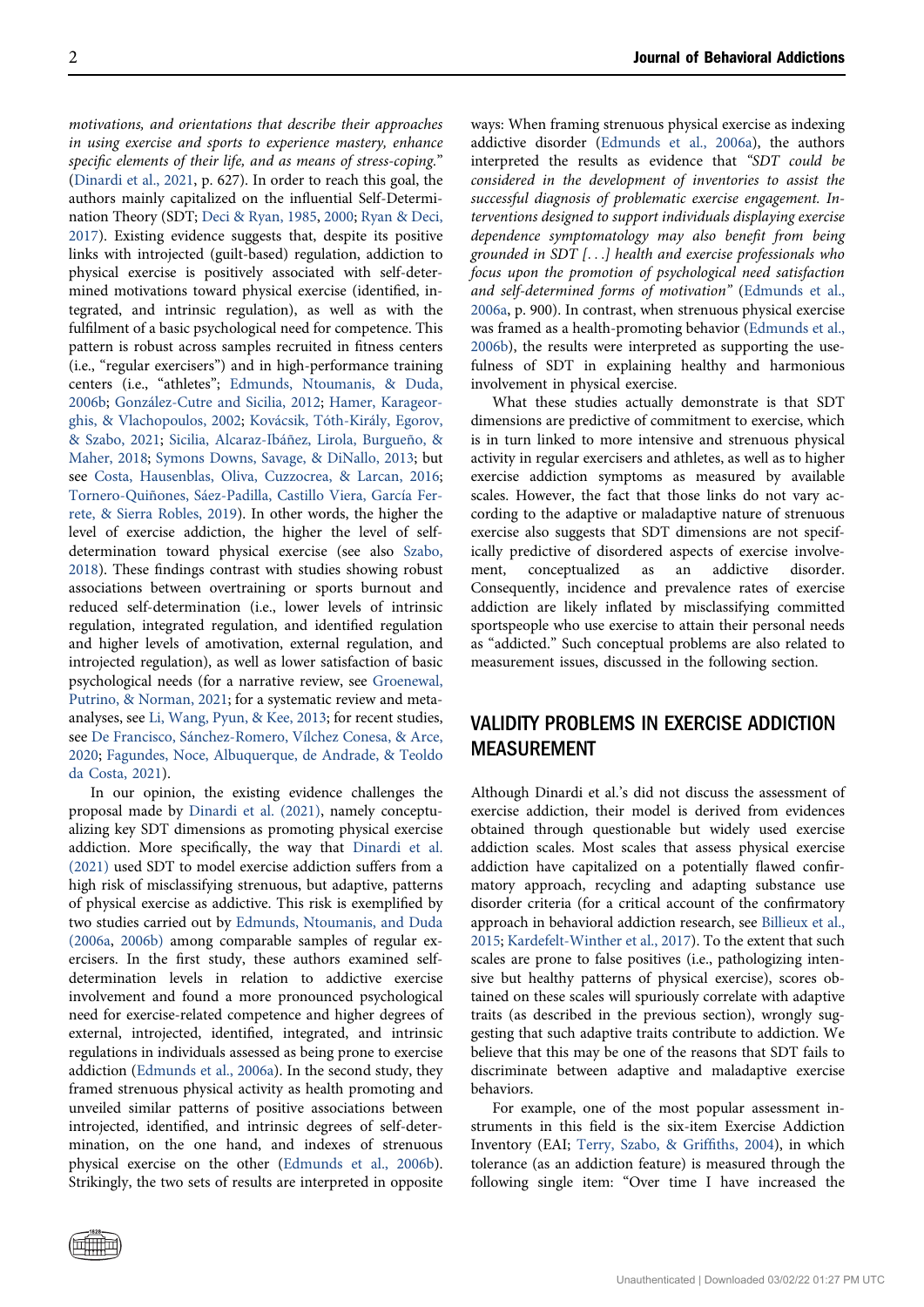amount of exercise I do in a way." While logical for substance-related addiction, such an item is irrelevant in sport, as it most likely measures nothing more than healthy progression or the mere training effect (e.g., someone becoming able to run longer as they progressively improve their physical condition; see also Szabo, Griffi[ths, deLa Vega](#page-5-4) [Marcos, Mervó, & Demetrovics, 2015\)](#page-5-4). As noted earlier, as long as exercise addiction scales contain items that do not discriminate problematic from non-problematic commitment, elevated scores on such scales will be severely inflated and contaminated by invalid items that are not able to capture significant levels of psychological distress.

Specifically, in relation to criterion and convergent validity, the cutoffs proposed for the three most frequently used exercise addiction scales (the Exercise Dependence Scale [EDS], [Hausenblas & Downs, 2002](#page-4-17); the EAI, [Terry et al.,](#page-5-3) [2004;](#page-5-3) and the Compulsive Exercise Test [CET], [Tanaris,](#page-5-5) [Touyz, & Meyer, 2011\)](#page-5-5) were established by recruiting individuals (mostly college students) who exercise or play sports regularly. In the case of the EDS, no specific information was even provided on the level of physical exercise involvement required to be included. Moreover, the studies on the EAI and the CET did not include any measures of psychological distress; in contrast, the study for the EDS included measures of mood states and state-trait anxiety, but no significant association with EDS scores was observed. However, these validation studies did report positive correlations between physical exercise addiction symptoms and eating disorder symptoms (for the EDS and CET; the EAI did not include such measures). It is thus likely that even when what is measured by such scales is genuinely problematic, it is impossible to ascertain that what is measured is not just a potentially maladaptive strategy displayed to cope with symptoms of an eating disorder ([Bamber, Cockerill,](#page-3-1) [Rodgers, & Carroll, 2000,](#page-3-1) [2003](#page-4-8); [Coniglio, Cooper, & Selby,](#page-3-2) [2021\)](#page-3-2). Such an account is in line with data showing that the association between physical exercise addiction and reduced quality of life does not hold after statistically controlling for the effects of eating disorder psychopathology [\(Mond, Hay,](#page-4-18) [Rodgers, & Owen, 2006](#page-4-18)).

## THE PRIMARY VERSUS SECONDARY DISORDER FALLACY

While we commend [Dinardi and colleagues \(2021\)](#page-4-0) for their focus on the psychological processes underlying maladaptive involvement in physical exercise (as behavioral addiction research too often favors symptom-based over process-based approaches; see [Billieux et al., 2015](#page-3-0); [Perales et al., 2020](#page-4-19)), we believe that the conceptual framework proposed ensnares its understanding by applying self-limiting conceptualizations and non-falsifiable arguments. To be more precise, when detailing the distinction between primary and secondary exercise addiction, [Dinardi et al. \(2021\)](#page-4-0) interpret anxiety and stress coping as markers of both primary ("using exercise and sports to experience mastery, enhance specific elements of their life, and as means of stress-coping," p. 627) and secondary ("exercise behavior that is foremost motivated by the desire to relieve anxiety people experienced specifically as a result of not exercising," p. 627) disorders. The authors also provide what we consider to be confusing arguments when elaborating how the expanded interactional model may account for the fact that the way "people see and think about themselves could be a mediator of maladaptive exercise" (p. 628). Indeed, [Dinardi et al. \(2021\)](#page-4-0) referred to a study that examined body dysmorphic disorder and other image-related psychopathological correlates in fitness ([Corazza et al., 2019\)](#page-3-3). This pattern characterizes a situation in which addictive involvement likely results from maladaptive coping that is displayed in order for the individual to face primary psychological problems and thus corresponds to the psychiatric conceptualization that the authors want to depart from.

In more general terms, we believe the primary/secondary exercise addiction distinction is arbitrary, as all behaviors maintained by negative reinforcement are "secondary" to the "primary" process by which the consequences to be avoided are experienced as aversive. Accordingly, exercise involvement can still be induced by body weight-related concerns (e.g., to run more often and more intensely when somebody feels unhappy by their gained weight) despite the absence of clinically relevant symptoms of eating disorder. Indeed, scores of eating or body-related concerns remain high in samples who are supposed to have a "primary addiction" to physical exercise (e.g., [Grandi, Clementi, Guidi, Benassi, &](#page-4-20) [Tossani, 2011](#page-4-20)). Nevertheless, numerous studies that focus on primary exercise addiction used cutoff scores for excluding individuals with eating disorders and body-related concerns (e.g., [Costa et al., 2016](#page-4-10)), rather than including these variables as covariates of interest, thus potentially including individuals with subclinical levels of eating disorders or bodyrelated concerns.

# LINKS BETWEEN SPECIFIC MOTIVES AND DISTINCT FORMS OF PHYSICAL ACTIVITY

Although it is indeed important to consider the various motives underlying intense (either healthy or problematic) physical exercise, we believe it is not tenable to associate specific motives with distinct activities, as done by [Dinardi](#page-4-0) [et al. \(2021\)](#page-4-0) when they claim that fitness is driven by a desire to enhance one's physical appearance or health, whereas sport participation is driven by performance. In fact, the pluridimensional aspect of physical exercise-related motives was demonstrated by [Szabo \(2018\)](#page-5-2) in a case study of an adult involved in bodybuilding: Simply categorizing individuals as fitness or sport exercisers is often not even feasible [\(Deelen, Ettema, & Kamphuis, 2018](#page-4-21); [Szabo, 2018](#page-5-2)). Perhaps even more problematic is the fact that the proposed model itself does not inform on how distinct motivational patterns differentially lead to maladaptive physical exercise. This issue becomes evident in the last three subsections of [Dinardi et al.](#page-4-0)'s (2021) paper. The sections "Personal and

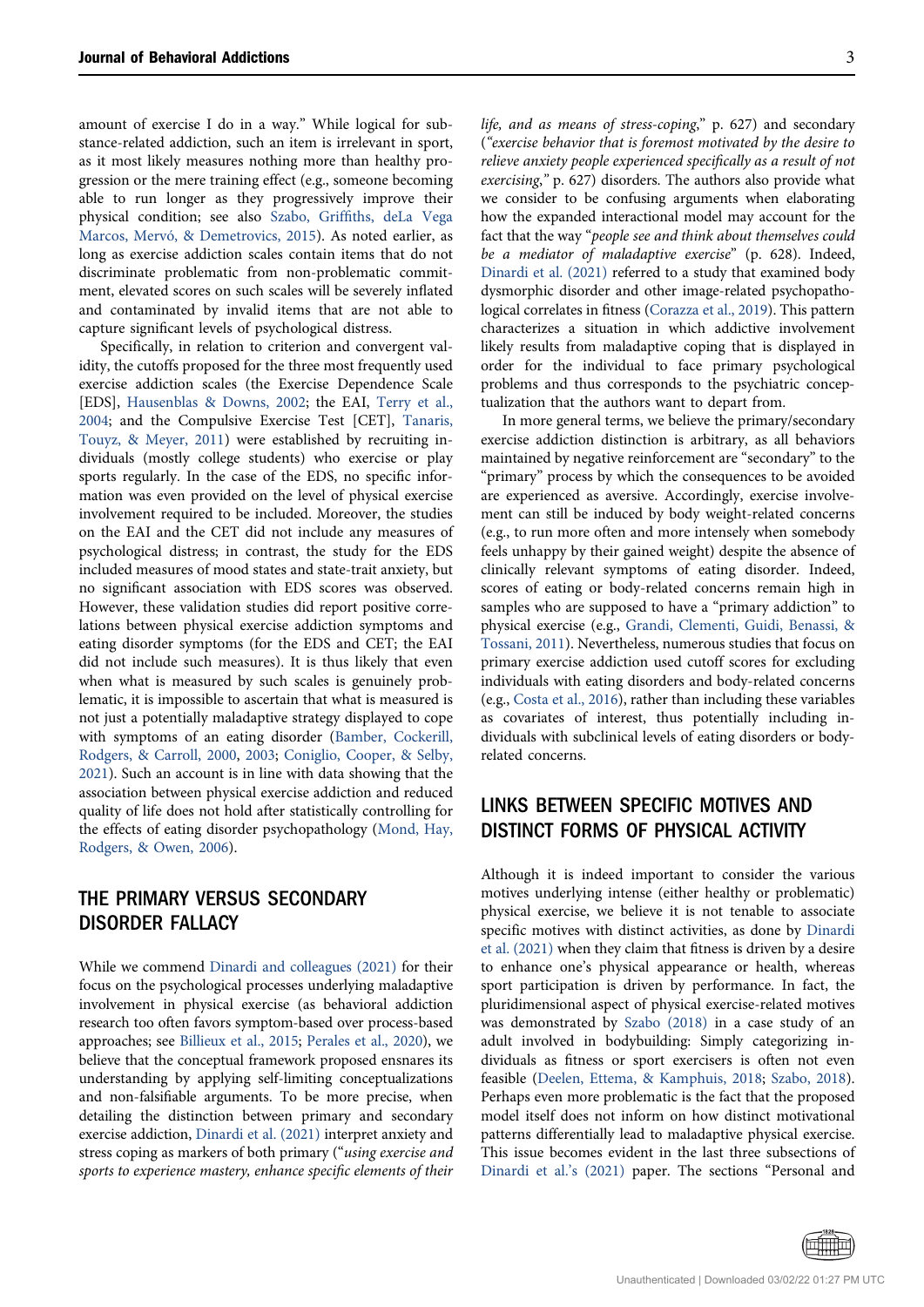Situational Factors" and "Incentives for Exercise" mention relevant constructs (e.g., self-concept), but we believe they constitute core processes underpinning sport involvement rather than potential markers of an addictive disorder. In particular, the section devoted to "exercise-related stressors" does not specify how the addiction framework is relevant in accounting for the association between stress, anxiety, and maladaptive involvement in physical exercise.

The conceptual framework provided would thus predict generic and unspecific pathways to excessive physical exercise. For instance, fear of failure may lead to overinvolvement in physical exercise [\(Taylor, Eklund, & Arthur, 2021\)](#page-5-6), but it may also similarly and unspecifically relate to drug use (e.g., [Blank, Schobersberger, Leichtfried, & Duschek, 2016\)](#page-3-4), inadequate training habits (e.g., trying to compensate for anxiety-related underperformance via overtraining), staleness, burnout, or injury; it can also fuel anxiety itself (for a scoping review, see [Taylor et al., 2021](#page-5-6)). It is thus unclear to us how the (expanded) interactional model of exercise addiction could offer an innovative and fine-grained understanding of the vicious cycle related to, for example, performance anxiety. Ultimately, these issues signal a major limitation in adapting the addiction framework to excessive physical exercise in order to develop tailored and individualized prevention and treatment strategies.

### CONCLUDING THOUGHTS

We agree with [Dinardi and colleagues \(2021\)](#page-4-0) that maladaptive involvement in physical exercise should be examined by using an interactional dynamic approach, but probably not within the proposed framework anchored in the addiction model. The large influence of this model on current research (illustrated by the number of citations related to the original model, as repeatedly mentioned by the authors) could constitute an opportunity to renew this theoretical approach. This could notably be done by revisiting this model through process-based (e.g., [Kinderman &](#page-4-22) [Tai, 2007;](#page-4-22) [Philippot, Bouvard, Baeyens, & Dethier, 2019](#page-4-23)) or network-based approaches (e.g., [Robinaugh, Hoekstra,](#page-4-24) [Toner, & Borsboom, 2020](#page-4-24)) in order to consider the holistic and dynamic links between psychological distress and overinvolvement in physical activity, that is, not as a "primary" or "secondary" disorder (e.g., [Billieux et al., 2015](#page-3-0)).

More specifically, one could identify the psychological processes (e.g., cognitive distortions resulting from maladaptive perfectionism; negative body image linked to low self-esteem) through which physical activity and other behaviors (e.g., eating habits) trigger short-term reinforcing effects (e.g., sense of control over the body) while maintaining the long-term negative consequences of a psychological problem. This approach should also be fostered by the use of process-oriented measures for indexing physical activity habits. For instance, [Grove, Zillich, and Medic](#page-4-25) [\(2014\)](#page-4-25) developed a self-report measure that taps into patterned action (e.g., "I exercise at the same location each

week"), stimulus-response bonding (e.g., "Certain surroundings just make me want to exercise"), automaticity (e.g., "I exercise without conscious reminders to do so"), and negative consequences if not done (e.g., "If I don't exercise, I feel irritable") as indicators of the strength of physical activity habits, rather than a marker of the severity of an addictive disorder. Such a processual approach appears to be more adapted than the addiction-focused approach to developing theoretical knowledge on maladaptive exercise, and hence developing adapted therapeutic proposals.

Funding sources: The work of D.B. is funded by the Luxembourg National Research Fund (FNR); CORE – Junior Track [BETHAB; C18/BM/12552025]. J.C.P. is supported by a grant by the Spanish Research Agency (Agencia Española de Investigación), Spanish Ministry of Science and Innovation (Ministerio de Ciencia e Innovación) (MCIN/ AEI/10.13039/501100011033/), with reference PID2020- 116535GB-I00. P.M. (Senior Research Associate) is funded by the Belgian Fund for Scientific Research (F.R.S.-FNRS, Belgium). These funds did not exert any editorial direction or censorship on any part of this article.

Author's contribution: D.B., J.C.P., and J.B. wrote the original draft of the manuscript. All authors significantly contributed to and have approved the final manuscript.

Conflict of interest: All authors declare no conflicts of interest relevant to this manuscript.

#### REFERENCES

- <span id="page-3-1"></span>Bamber, D., Cockerill, I., Rodgers, S., & Carroll, D. (2000). "It's exercise or nothing": A qualitative analysis of exercise dependence. British Journal of Sports Medicine, 34(6), 423–430. <https://doi.org/10.1136/bjsm.34.6.423>.
- Bamber, D., Cockerill, I., Rodgers, S., & Carroll, D. (2003). Diagnostic criteria for exercise dependence in women. British Journal of Sports Medicine, 37(5), 393–400. [https://doi.org/10.](https://doi.org/10.1136/bjsm.37.5.393) [1136/bjsm.37.5.393.](https://doi.org/10.1136/bjsm.37.5.393)
- <span id="page-3-0"></span>Billieux, J., Philippot, P., Schmid, C., Maurage, P., De Mol, J., & Van der Linden, M. (2015). Is dysfunctional use of the mobile phone a behavioural addiction? Confronting symptom-based versus process-based approaches. Clinical Psychology and Psychotherapy, 22(5), 460–468. <https://doi.org/10.1002/cpp.1910>.
- <span id="page-3-4"></span>Blank, C., Schobersberger, W., Leichtfried, V., & Duschek, S. (2016). Health psychological constructs as predictors of doping susceptibility in adolescent athletes. Asian Journal of Sports Medicine, 7(4), e35024. <https://doi.org/10.5812/asjsm.35024>.
- <span id="page-3-2"></span>Coniglio, K. A., Cooper, M., & Selby, E. A. (2021). Behavioral reinforcement of pathological exercise in anorexia nervosa. International Journal of Eating Disorders. [https://doi.org/10.](https://doi.org/10.1002/eat.23626) [1002/eat.23626.](https://doi.org/10.1002/eat.23626)
- <span id="page-3-3"></span>Corazza, O., Simonato, P., Demetrovics, Z., Mooney, R., van de Ven, K., Roman-Urrestarazu, A., et al. (2019). The emergence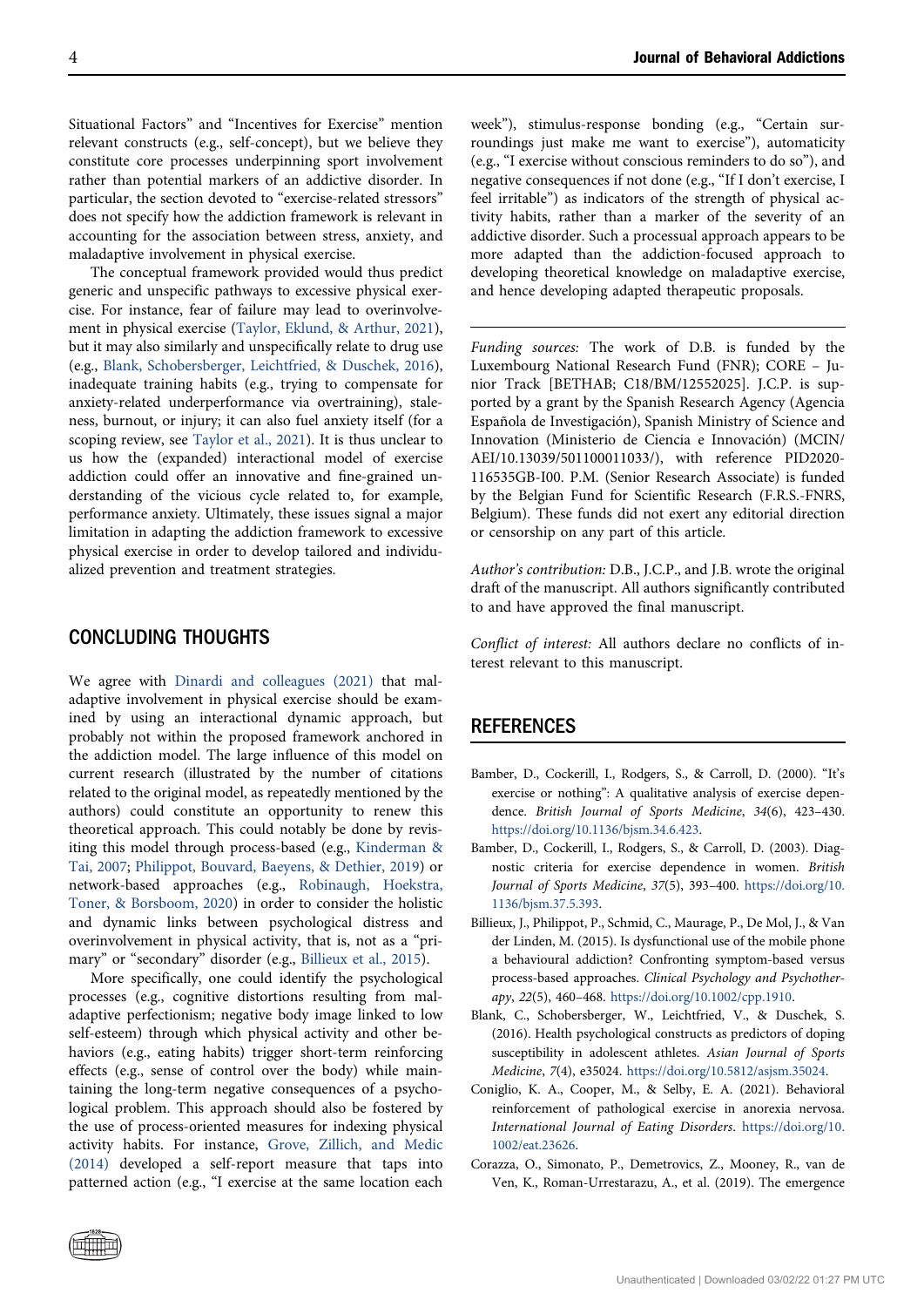of exercise addiction, body dysmorphic disorder, and other image-related psychopathological correlates in fitness settings: A cross sectional study. PloS One, 14(4), e0213060. [https://doi.](https://doi.org/10.1371/journal.pone.0213060) [org/10.1371/journal.pone.0213060](https://doi.org/10.1371/journal.pone.0213060).

- <span id="page-4-10"></span>Costa, S., Hausenblas, H. A., Oliva, P., Cuzzocrea, F., & Larcan, R. (2016). Maladaptive perfectionism as mediator among psychological control, eating disorders, and exercise dependence symptoms in habitual exerciser. Journal of Behavioral Addictions, 5(1), 77–89. [https://doi.org/10.1556/2006.5.2016.004.](https://doi.org/10.1556/2006.5.2016.004)
- <span id="page-4-13"></span>De Francisco, C., Sánchez-Romero, E. I., Vílchez Conesa, M. D. P., & Arce, C. (2020). Basic psychological needs, burnout and engagement in sport: The mediating role of motivation regulation. International Journal of Environmental Research and Public Health, 17(14), 4941. <https://doi.org/10.3390/ijerph17144941>.
- <span id="page-4-2"></span>Deci, E. L., & Ryan, R. M. (1985). Intrinsic motivation and selfdetermination in human behavior. New York: Plenum.
- <span id="page-4-3"></span>Deci, E. L., & Ryan, R. M. (2000). The "what" and "why" of goal pursuits: Human needs and the self-determination of behavior. Psychological Inquiry, 11, 227–268. [https://doi.org/10.1207/](https://doi.org/10.1207/S15327965PLI1104_01) [S15327965PLI1104\\_01.](https://doi.org/10.1207/S15327965PLI1104_01)
- <span id="page-4-21"></span>Deelen, I., Ettema, D., & Kamphuis, C. B. M. (2018). Sports participation in sport clubs, gyms or public spaces: How users of different sports settings differ in their motivations, goals, and sports frequency. PloS One, 13(10), e0205198. [https://doi.org/](https://doi.org/10.1371/journal.pone.0205198) [10.1371/journal.pone.0205198](https://doi.org/10.1371/journal.pone.0205198).
- <span id="page-4-0"></span>Dinardi, J. S., Egorov, A. Y., & Szabo, A. (2021). The expanded interactional model of exercise addiction. Journal of Behavioral Addictions, 10(3), 626–631. [https://doi.org/10.1556/2006.2021.](https://doi.org/10.1556/2006.2021.00061) [00061.](https://doi.org/10.1556/2006.2021.00061)
- <span id="page-4-15"></span>Edmunds, J., Ntoumanis, N., & Duda, J. L. (2006a). Examining exercise dependence symptomatology from a self-determination perspective. Journal of Health Psychology, 11(6), 887–903. [https://doi.org/10.1177/1359105306069091.](https://doi.org/10.1177/1359105306069091)
- <span id="page-4-5"></span>Edmunds, J., Ntoumanis, N., & Duda, J. L. (2006b). A test of selfdetermination theory in the exercise domain. Journal of Applied Social Psychology, 36(9), 2240–2265. [https://doi.org/10.1111/j.](https://doi.org/10.1111/j.0021-9029.2006.00102.x) [0021-9029.2006.00102.x.](https://doi.org/10.1111/j.0021-9029.2006.00102.x)
- <span id="page-4-1"></span>Egorov, A. Y., & Szabo, A. (2013). The exercise paradox: An interactional model for a clearer conceptualization of exercise addiction. Journal of Behavioral Addictions, 2(4), 199–208. <https://doi.org/10.1556/JBA.2.2013.4.2>.
- <span id="page-4-14"></span>Fagundes, L. H. S., Noce, F., Albuquerque, M. R., de Andrade, A. G. P., & Teoldo da Costa, V. (2021). Can motivation and overtraining predict burnout in professional soccer athletes in different periods of the season? International Journal of Sport and Exercise Psychology, 19(2), 279–294. [https://doi.org/10.](https://doi.org/10.1080/1612197X.2019.1655778) [1080/1612197X.2019.1655778](https://doi.org/10.1080/1612197X.2019.1655778).
- <span id="page-4-6"></span>González-Cutre, D., & Sicilia, Á. (2012). Motivation and exercise dependence. Research Quarterly for Exercise and Sport, 83(2), 318–329. <https://doi.org/10.1080/02701367.2012.10599863>.
- <span id="page-4-20"></span>Grandi, S., Clementi, C., Guidi, J., Benassi, M., & Tossani, E. (2011). Personality characteristics and psychological distress associated with primary exercise dependence: An exploratory study. Psychiatry Research, 189(2), 270–275. [https://doi.org/10.1016/j.](https://doi.org/10.1016/j.psychres.2011.02.025) [psychres.2011.02.025.](https://doi.org/10.1016/j.psychres.2011.02.025)
- <span id="page-4-11"></span>Groenewal, P. H., Putrino, D., & Norman, M. R. (2021). Burnout and motivation in sport. The Psychiatric Clinics of North America, 44(3), 359–372. [https://doi.org/10.1016/j.psc.2021.04.008.](https://doi.org/10.1016/j.psc.2021.04.008)
- <span id="page-4-25"></span>Grove, J. R., Zillich, I., & Medic, N. (2014). A process-oriented measure of habit strength for moderate-to-vigorous physical activity. Health Psychology and Behavioral Medicine, 2(1), 379– 389. <https://doi.org/10.1080/21642850.2014.896743>.
- <span id="page-4-7"></span>Hamer, M., Karageorghis, C. I., & Vlachopoulos, S. P. (2002). Motives for exercise participation as predictors of exercise dependence among endurance athletes. The Journal of Sports Medicine and Physical Fitness, 42(2), 233–238.
- <span id="page-4-17"></span>Hausenblas, H. A., & Downs, D. S. (2002). How much is too much? The development and validation of the exercise dependence scale. Psychology & Health, 17(4), 387-404. [https://doi.org/10.](https://doi.org/10.1080/0887044022000004894) [1080/0887044022000004894](https://doi.org/10.1080/0887044022000004894).
- <span id="page-4-16"></span>Kardefelt-Winther, D., Heeren, A., Schimmenti, A., van Rooij, A., Maurage, P., Carras, M., et al. (2017). How can we conceptualize behavioural addiction without pathologizing common behaviours? Addiction (Abingdon, England), 112(10), 1709– 1715. [https://doi.org/10.1111/add.13763.](https://doi.org/10.1111/add.13763)
- <span id="page-4-22"></span>Kinderman, P., & Tai, S. (2007). Empirically grounded clinical interventions of a psychological model of mental disorder. Behavioural and Cognitive Psychotherapy, 35(1), 1–14. [https://](https://doi.org/10.1017/S1352465806003274) [doi.org/10.1017/S1352465806003274](https://doi.org/10.1017/S1352465806003274).
- <span id="page-4-8"></span>Kovácsik, R., Tóth-Király, I., Egorov, A., & Szabo, A. (2021). A longitudinal study of exercise addiction and passion in new sport activities: The impact of motivational factors. International Journal of Mental Health and Addiction, 19(5), 1511– 1526. [https://doi.org/10.1007/s11469-020-00241-z.](https://doi.org/10.1007/s11469-020-00241-z)
- <span id="page-4-12"></span>Li, C., Wang, J. C. K., Pyun, D. Y., & Kee, Y. H. (2013). Burnout and its relations with basic psychological needs and motivation among athletes: A systematic review and meta-analysis. Psychology of Sport and Exercise, 14(5), 692–700. [https://doi.org/10.](https://doi.org/10.1016/j.psychsport.2013.04.009) [1016/j.psychsport.2013.04.009](https://doi.org/10.1016/j.psychsport.2013.04.009).
- <span id="page-4-18"></span>Mond, J. M., Hay, P. J., Rodgers, B., & Owen, C. (2006). An update on the definition of "excessive exercise" in eating disorders research. The International Journal of Eating Disorders, 39(2), 147–153. <https://doi.org/10.1002/eat.20214>.
- <span id="page-4-19"></span>Perales, J. C., King, D. L., Navas, J. F., Schimmenti, A., Sescousse, G., Starcevic, V., et al. (2020). Learning to lose control: A process-based account of behavioral addiction. Neuroscience and Biobehavioral Reviews, 108, 771–780. [https://doi.org/10.](https://doi.org/10.1016/j.neubiorev.2019.12.025) [1016/j.neubiorev.2019.12.025.](https://doi.org/10.1016/j.neubiorev.2019.12.025)
- <span id="page-4-23"></span>Philippot, P., Bouvard, M., Baeyens, C., & Dethier, V. (2019). Case conceptualization from a process-based and modular perspective: Rationale and application to mood and anxiety disorders. Clinical Psychology & Psychotherapy, 26(2), 175–190. [https://](https://doi.org/10.1002/cpp.2340) [doi.org/10.1002/cpp.2340](https://doi.org/10.1002/cpp.2340).
- <span id="page-4-24"></span>Robinaugh, D. J., Hoekstra, R. H. A., Toner, E. R., & Borsboom, D. (2020). The network approach to psychopathology: A review of the literature 2008–2018 and an agenda for future research. Psychological Medicine, 50(3), 353–366. [https://doi.org/10.1017/](https://doi.org/10.1017/S0033291719003404) [S0033291719003404](https://doi.org/10.1017/S0033291719003404).
- <span id="page-4-4"></span>Ryan, R. M., & Deci, E. L. (2017). Self-determination theory: Basic psychological needs in motivation, development, and wellness. The Guilford Press.
- <span id="page-4-9"></span>Sicilia, Á., Alcaraz-Ibáñez, M., Lirola, M.-J., Burgueño, R., & Maher, A. (2018). Exercise motivational regulations and exercise addiction: The mediating role of passion. Journal of Behavioral Addictions, 7(2), 482–492. [https://doi.org/10.1556/](https://doi.org/10.1556/2006.7.2018.36) [2006.7.2018.36](https://doi.org/10.1556/2006.7.2018.36).